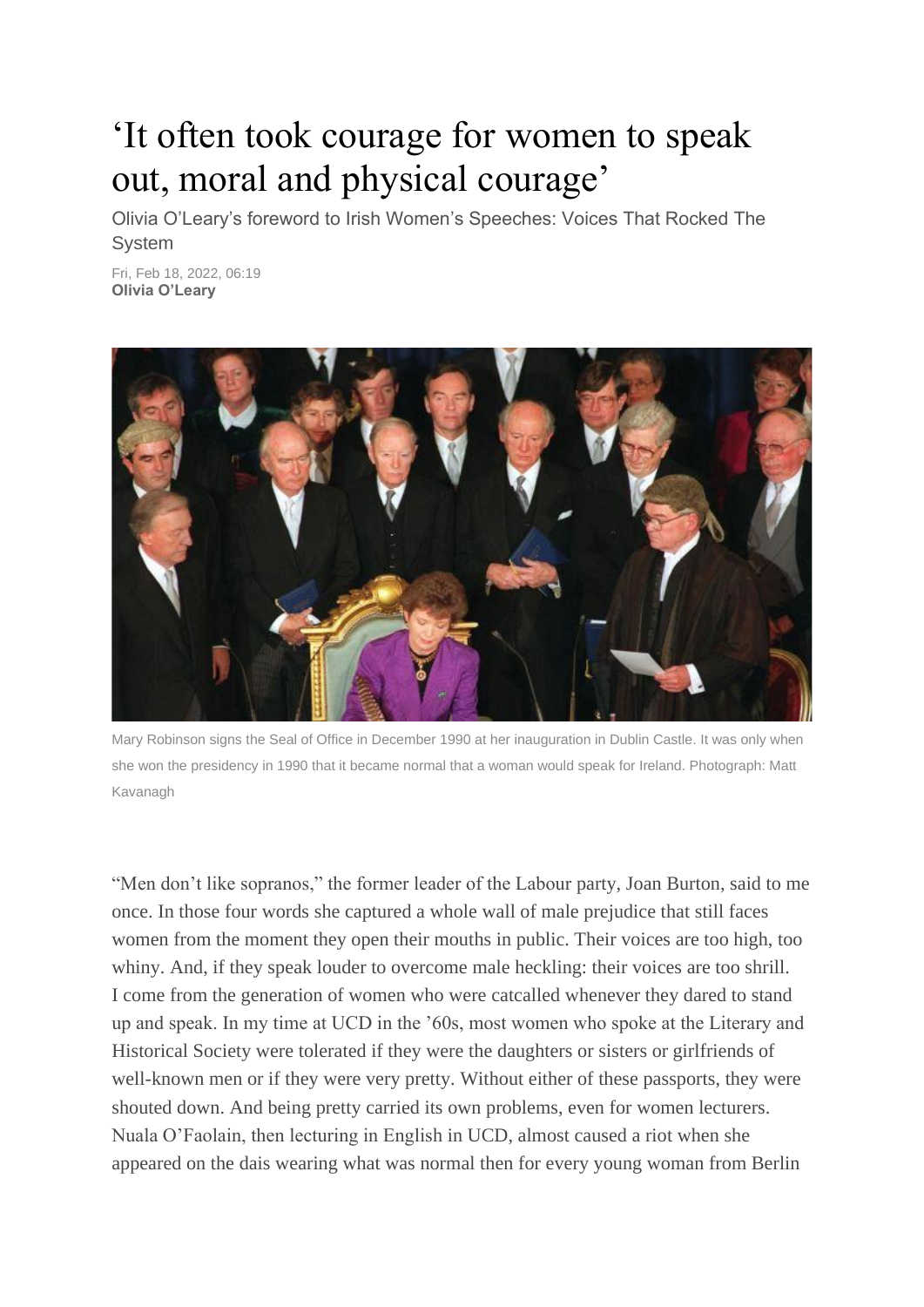to San Francisco: dark tights and a mini skirt. Most women lecturers were careful to dress like secular nuns. That way they didn't upset the boys.

Indeed, it was often from behind the disguise of a nun's garb that women wielded authority and influence. By hiding under long black robes and veils everything that made them attractive as females – hair, female curves, legs – they were allowed to wield authority as matrons of large hospitals or headmistresses of schools or superiors of religious orders. They developed demure voices stripped of emotion or local accent and as such they were allowed to express opinions but not in a way that challenged the male hierarchy, either religious or political.

The assumption was that women didn't need to be heard. After all, didn't they have fathers, and husbands and brothers to speak for them? High Court Justice Tom O'Higgins said as much in 1973. Here's what happened. When housing activist Máirín de Burca was charged with obstruction after a housing protest at Leinster House, she realised she would be judged by an all-male, property-owning jury. So on the basis that one should be judged by one's peers, she took a constitutional case challenging the Irish system of all-male juries (which Senator Jenny Wyse Power had railed against in 1927 in a speech included here). Dismissing de Burca's case, Mr O'Higgins said he must assume "that the members of an all-male jury will not disregard their oaths simply because the defendant is a woman". Happily, the Supreme Court thought differently.

As a young reporter on the Nationalist and Leinster Times in the '60s and early '70s, I can count on one hand the women I heard speak in public. Almost all would have been on local authorities. One was Nancy Moore, a Newbridge councillor on Kildare County Council. Nancy was an Independent, as were many women politicians in those days. The lowly status they were given in political parties meant they fared better as lone wolves. On my rounds collecting news in Co Kildare for the Nationalist and Leinster Times, I would always call last to Nancy. We'd go to the hotel next door for a gin and tonic and then she'd give me a political read on local affairs that has rarely been bettered in 50 years in political journalism.

Still, it was only when Mary Robinson won the presidency in 1990 that it became normal that a woman would speak for Ireland. Like many Irish households during that election, ours had witnessed lots of arguments as to the merits of Mary Robinson, Austin Currie and Brian Lenihan. I voted early and met my husband later in the day. "All right, all right," he said, "I voted for her. Are you happy now?" "What's equally important, are you happy?" I asked. He was and never had any reason to change his mind. It's important that Mná na hÉireann elected Mary Robinson. What's just as important, it wasn't just Mná na hÉireann who elected Mary Robinson.

So it's from that agonisingly slow progression to two women presidents, a number of female party leaders and a gradual increase in the number of women politicians,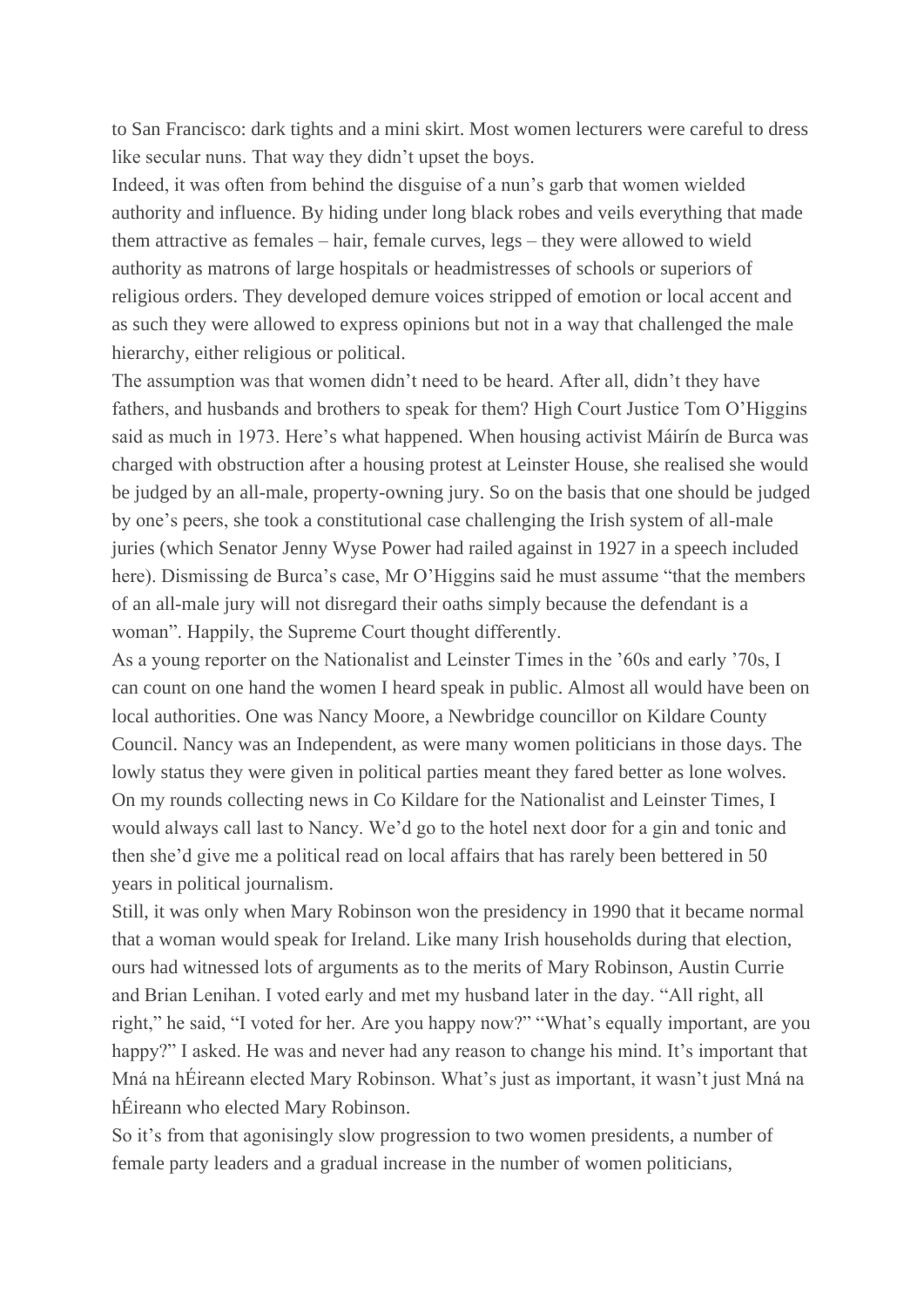academics, business leaders, that we now look back at those brave and independentminded women who spoke out in the past.

What makes this book so rich is not only the wide range of speeches but the history and context in which each is carefully placed. Everyone will have their favourites but one of mine is the speech made by the poet, feminist and social reformer, Eva Gore-Booth, in May 1916 to the London Society, entitled Dublin in the Aftermath of the 1916 Rising. Having first read in London that her sister, Constance Markievicz, had been killed in the Rising, Eva was relieved to find she was alive, and made her way to Dublin to visit her sister in Mountjoy Jail. Her account of that journey and of the bewildered state of people in the city after the 1916 executions is surely one of the most vivid descriptions of that time and was one of the first accounts of it given to an English audience.

There's little rhetoric here. We're conscious more of Eva's concern for her sister; for the family of the murdered Francis Sheehy Skeffington who had fought for women's rights as Eva and her sister had; for the family of executed 1916 leader and colleague of Markievicz in Stephen's Green, Michael Mallin. We're made conscious too of her desperate attempts to have revoked the death sentence imposed on Roger Casement in London. The British public saw the Rising as a treacherous blow when Britain was fighting the first World War, and Eva's speech was an attempt to change that attitude. Delivered only weeks after the Rising, it has an astonishing freshness and immediacy about it, all the more so because Eva's views are so modern, so far ahead of her time. As is so often the case with women speakers, she saw the price that families paid for war and political upheaval, the misery inflicted on mothers and children.

It often took courage for women to speak out, moral and physical courage. Look what it cost Margaret Hinchey, an Irish immigrant laundry worker, whose speech to the Equal Suffrage League in New York is quoted here. Margaret spoke out for women workers' rights and votes for women in America in the early 1900s and found herself blacklisted by every factory in New York.

Extraordinary as it may seem, the peace women of the mid-1970s in Northern Ireland, Mairead Corrigan and Betty Williams, were under constant threat for speaking out for peace in Northern Ireland. They were even guarded by Norwegian police when accepting the Nobel Prize for Peace in Oslo in 1977. It is telling that asking for peace should be regarded in some quarters as such a threat.

It takes particular courage to speak out when discrimination and a lack of education make you less confident. Traveller activist, Nan Joyce, kept it short and simple when she addressed a seminar run by the third world agency, Trócaire, in Galway in 1983. Trócaire is a Catholic agency. So Nan went straight to the point. Trócaire, she said, directed its efforts at those in the third world suffering from poverty and discrimination. How could